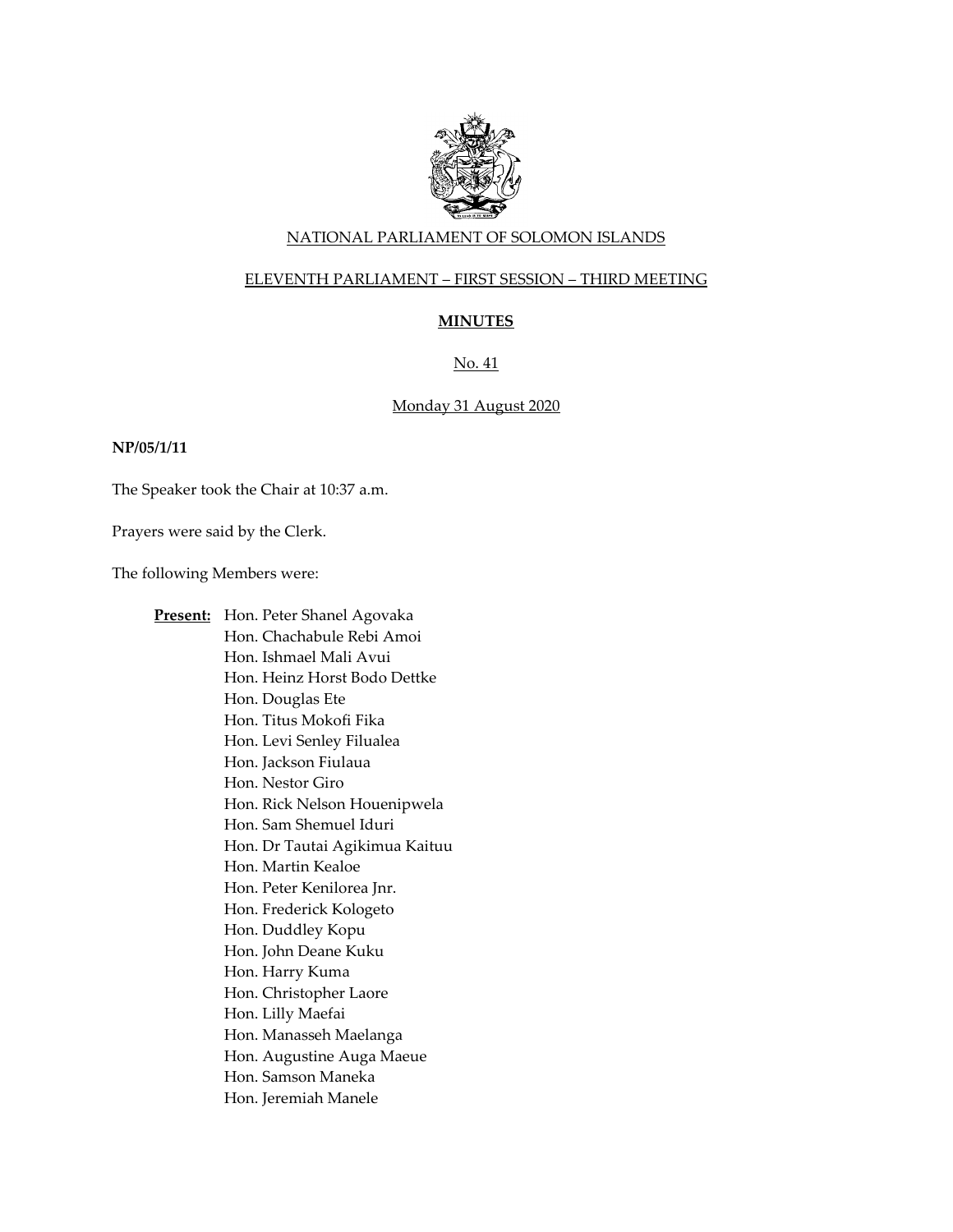Hon. John Maneniaru Hon. Samuel Manetoali Hon. William Bradford Marau Hon. Commins Aston Mewa Hon. Dickson Mua Panakitasi Hon. Bartholomew Parapolo Hon. Danny Philip Hon. Rexon Annex Ramofafia Hon. Clezy C. Rore Hon. Rollen Seleso Hon. Stanley Festus Sofu Hon. Manasseh Damukana Sogavare Hon. Freda Tuki Soriacomua Hon. Makario Tagini Hon. Lanelle Olandrea Tanangada Hon. Silas Kerry Vaqara Tausinga Hon. Dr Culwick Togamana Hon. Bradley Tovosia Hon. Namson Tran Hon. Anthony Kamutulaka Veke Hon. Matthew Cooper Wale

**Absent:** Hon. Derick Rawcliff Manu'ari Hon. Charles Sigoto

**In attendance:** Mr John Muria, *Attorney General* 

### **PRESENTATION OF PAPERS AND OF REPORTS**

Hon. Douglas Ete, Chairman of the Public Accounts Committee presented the following papers:

Report on the 2019 Supplementary Appropriation Bill 2020. **(***National Parliament Paper No.13 of 2020***).** 

**STATEMENT OF GOVERNMENT BUSINESS** for the week ending Friday 4 September 2020 was announced by the Prime Minister.

#### **MATTERS OF PRIVILEGE**

Hon. Manasseh Sogavare, Prime Minister stated facts that related to comments made by the Leader of the Opposition that he deemed to be a breach of parliamentary privileges.

According to Standing Order 25(3) the Speaker was not satisfied that the matter affected the privilege of Parliament. However he stressed that Parliamentary freedom of speech must be used responsibly.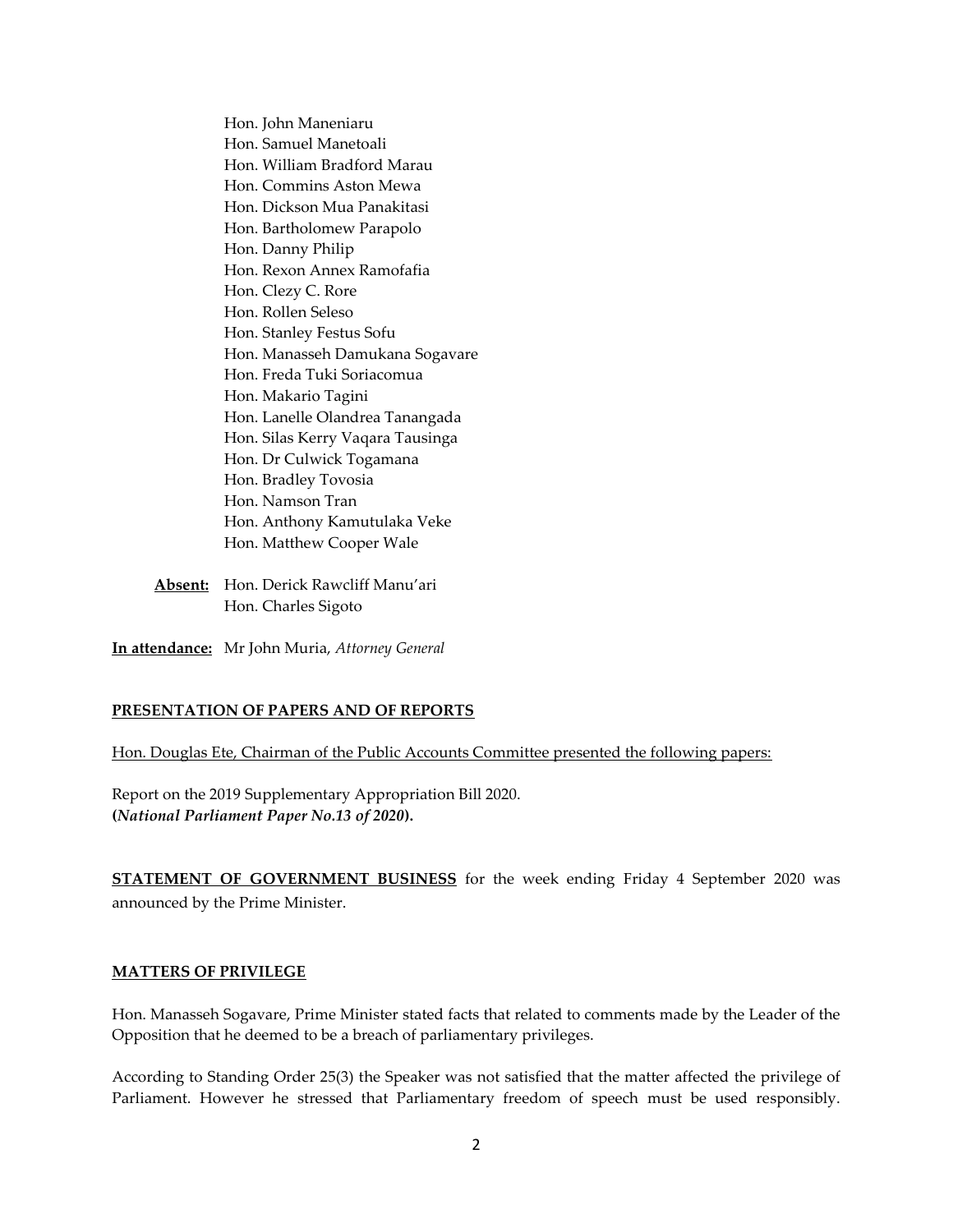Therefore by virtue of Standing Order 39(2) he asked the Leader of Opposition to withdraw his comments of which the Prime Minister was referring to and to apologize to the House.

The Leader of Opposition withdrew the comments in question and apologized to the House.

The Speaker ruled that the comments made by the Leader of Opposition be expunged from the official records of Parliament.

# **BILLS**

# Bills – Committee Stage

# **The '2019 Supplementary Appropriation Bill 2020'**

The Speaker made a ruling to retract the ruling made by the Deputy Speaker on 12 August 2020, with regards to adjourning the second reading debate of the '**2019 Supplementary Appropriation Bill 2020**'.

With regards to Standing Order 67 which deals with supplementary appropriation bills, the Speaker was of the opinion that once the motion for the second reading of a supplementary appropriation bill had been proposed it shall stand committed to the Committee of Supply. Therefore proceedings on the **'2019 Supplementary Appropriation Bill 2020'** proceeded immediately to the Committee of Supply.

Point of order by the Leader of Opposition who stated that the **'2019 Supplementary Appropriation Bill 2020'** should proceed to a second reading debate.

The Speaker quoted Standing Order 38 and said that his ruling was final.

Parliament resolved into a Committee of Supply to consider the **'2019 Supplementary Appropriation Bill 2020'**.

# **RECURRENT – CONTINGENCY WARRANTS**

# Head 270 – Ministry of Agriculture and Livestock Development - \$954,620

The Committee considered Head 270.

Debate ensued.

Question *"That the sum of \$954,620 for Head 270 stand part of the Schedule"* put and passed.

# Head 273 – Ministry of Finance and Treasury - \$4,220,044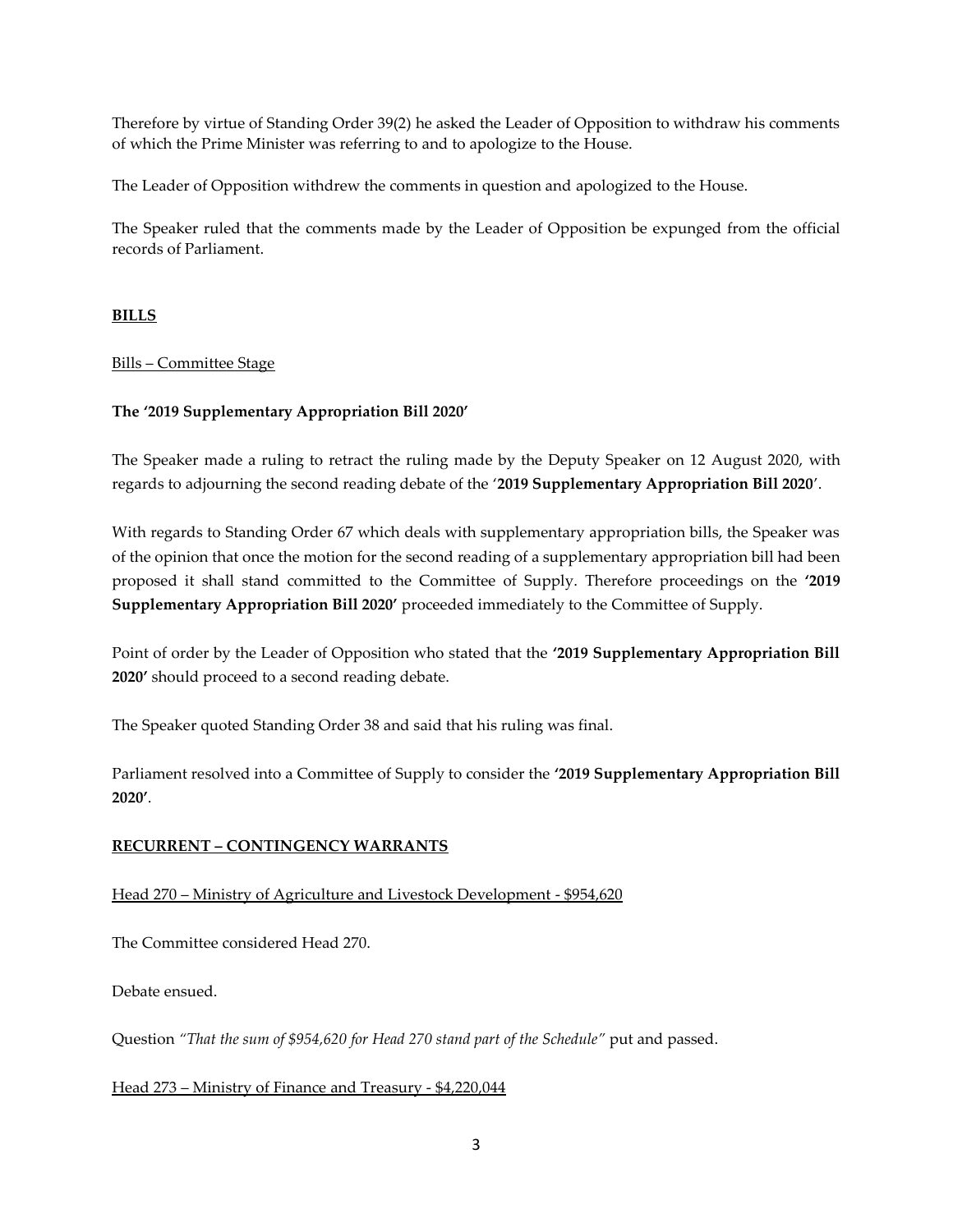The Committee considered Head 273.

Debate ensued.

Question *"That the sum of \$4,220,044 for Head 273 stand part of the Schedule"* put and passed.

Head 283 – Ministry of Police, National Security and Correctional Services - \$5,830,705

The Committee considered Head 283.

Debate ensued.

Question *"That the sum of \$5,830,705 for Head 283 stand part of the Schedule"* put and passed.

Head 295 – Ministry of Mines, Energy and Rural Electrification - \$1,000,000

The Committee considered Head 295.

Question *"That the sum of \$1,000,000 for Head 295 stand part of the Schedule"* put and passed.

Question *"That the sum of \$12,005,369 for the Total Recurrent Contingency Warrants stand part of the Schedule"* put and passed.

# **RECURRENT – ADVANCE WARRANTS**

### Head 268 – Solomon Islands Electoral Office - \$10,400,000

Point of order by the Leader of Opposition who stated that the Total Recurrent Advance Warrants represented an excess of the spending limit and he suggested that the proceedings of the Committee be interrupted and Parliament be suspended to consider the legality of the matter.

The Prime Minister and the Attorney General spoke on the matter and proceedings continued.

The Committee considered Head 268.

Question "That the sum of \$10,400,000 for Head 268 stand part of the Schedule" put and passed.

### Head 272 – Ministry of Education and Human Resources Development - \$15,000,000

The Committee considered Head 272.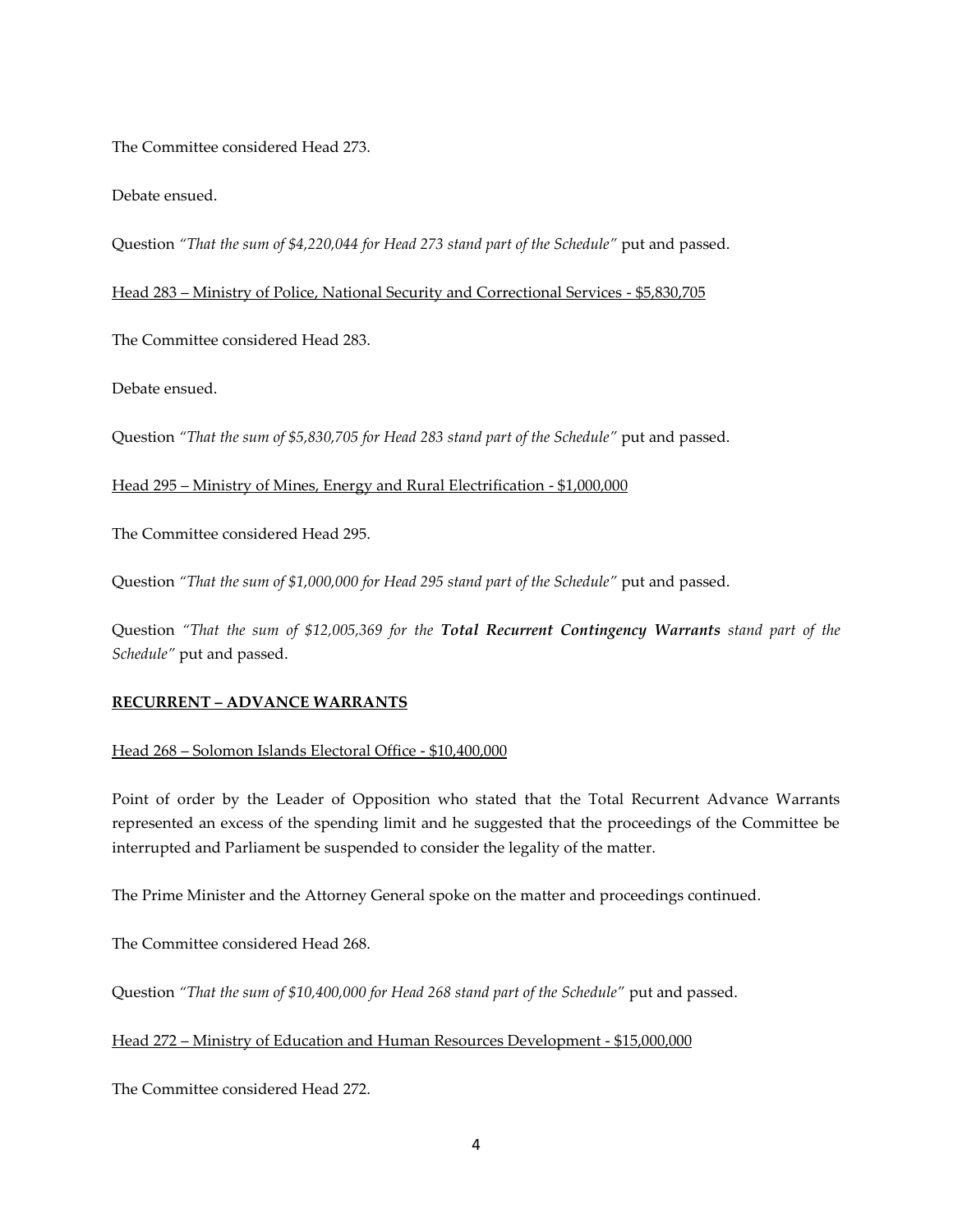Question *"That the sum of \$15,000,000 for Head 272 stand part of the Schedule"* put and passed.

#### Head 273 – Ministry of Finance and Treasury - \$6,452,811

The Committee considered Head 273.

Debate ensued.

Question *"That the sum of \$6,452,811 for Head 273 stand part of the Schedule"* put and passed.

Head 373 – Ministry of Finance and Treasury - \$4,275,001

The Committee considered Head 373.

Question *"That the sum of \$4,275,001 for Head 373 stand part of the Schedule"* put and passed.

#### Head 376 – Ministry of Health and Medical Services- \$1,055,515

The Committee considered Head 376.

Debate ensued.

Question *"That the sum of \$1,055,515 for Head 376 stand part of the Schedule"* put and passed.

Head 381 – Office of the Prime Minister and Cabinet - \$10,000,000

The Committee considered Head 381.

Debate ensued.

Question "That the sum of \$10,000,000 for Head 381 stand part of the Schedule" put and passed.

Head 473 – Ministry of Finance and Treasury - \$37,800,000

The Committee considered Head 473.

Debate ensued.

Question *"That the sum of \$37,800,000 for Head 473 stand part of the Schedule"* put and passed.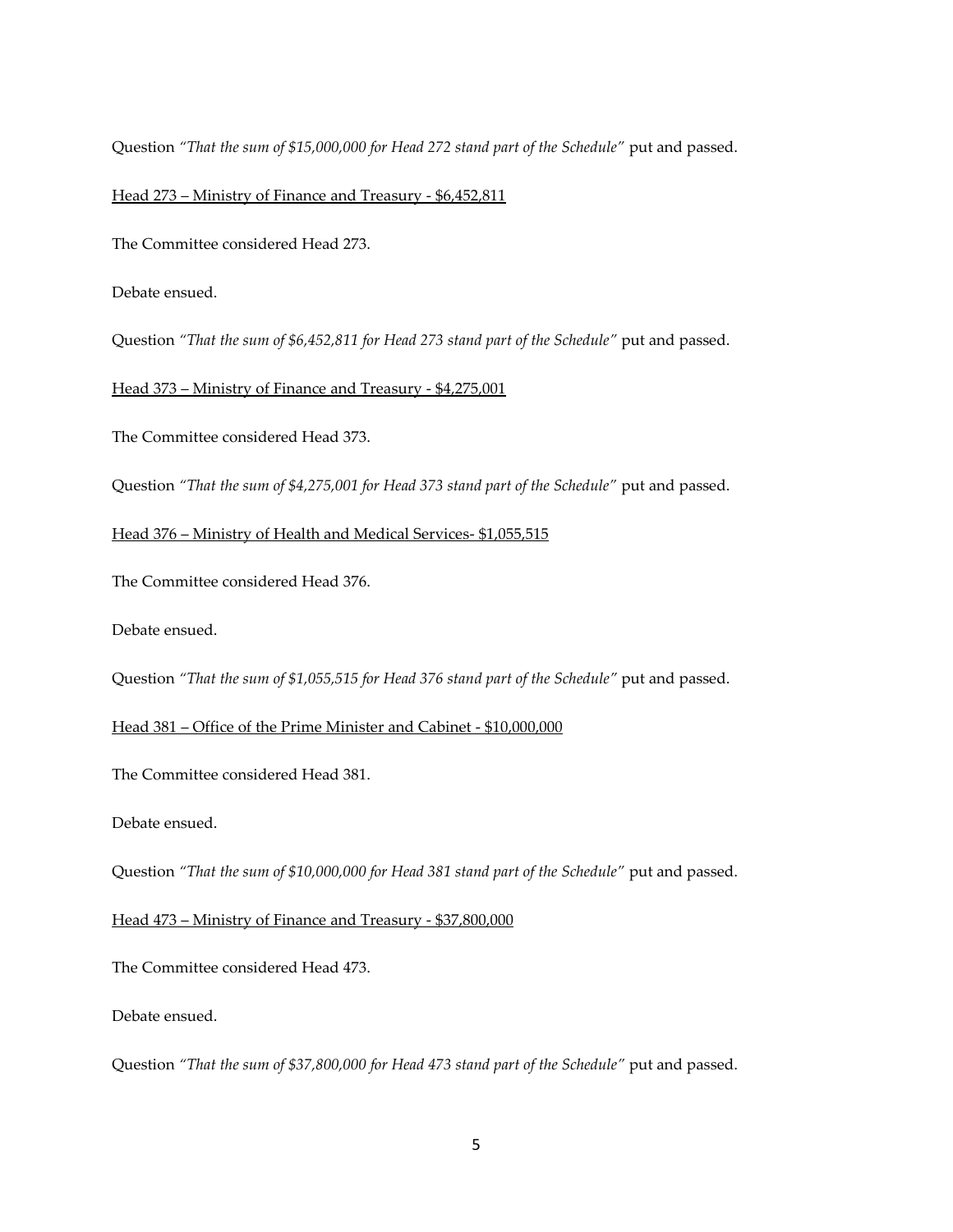### Head 479 – National Parliament - \$4,100,000

The Committee considered Head 479.

Question *"That the sum of \$4,100,000 for Head 479 stand part of the Schedule"* put and passed.

Head 498 – Ministry of Rural Development - \$105,000,000

The Committee considered Head 498.

Debate ensued.

Question *"That the sum of \$105,000,000 for Head 498 stand part of the Schedule"* put and passed.

The Committee considered the **Total Recurrent Advance Warrants**.

Debate ensued.

Point of order by the Leader of Opposition who replied to a comment made by the Chairman with regards to proceedings of Parliament sometimes being final and not subjected to any other jurisdiction or courts outside the precincts of Parliament.

The Leader of Opposition stated that, that would be the case unless a bill has purported to do something that would be in breach of the Constitution and that was what their side of the House was alleging and why they objected to that particular component of the bill.

The Chairman reiterated his position and took note of comments from both sides of the House on that particular provision.

Question *"That the sum of \$194,083,327 for the Total Recurrent Advance Warrants stand part of the Schedule"*  put and passed.

Question *"That the Schedule stand part of the Bill"* put and passed.

# **CLAUSES OF THE BILL**

Clause 1

The Committee considered Clause 1.

Question "*That Clause 1 stand part of the Bill"* put and passed.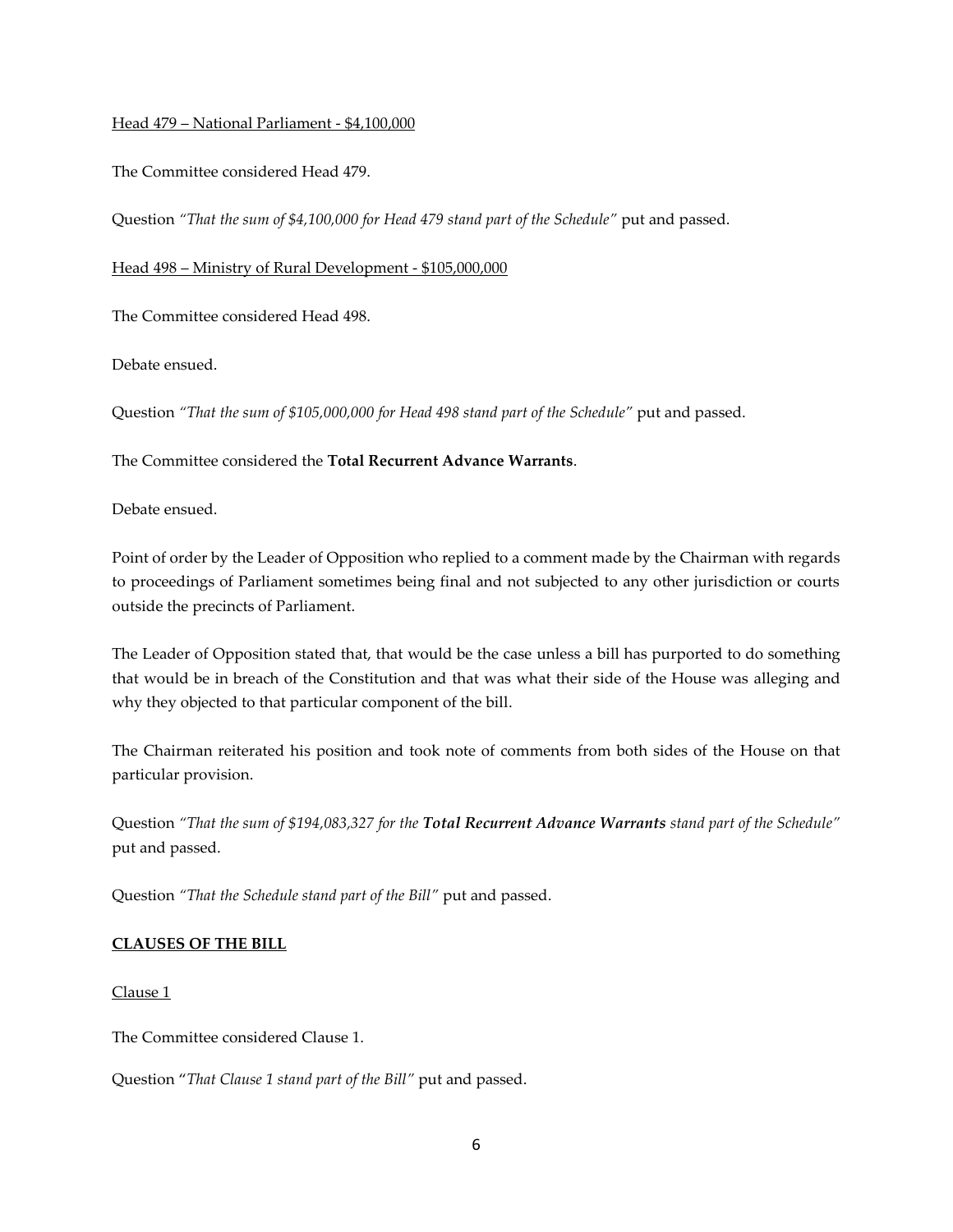#### Clause 2

The Committee considered Clause 2

Question *"That Clause 2 stand part of the Bill"* put and passed.

Clause 3

The Committee considered Clause 3.

Question *"That Clause 3 stand part of the Bill"* put and passed.

Clause 4

The Committee considered Clause 4.

Question *"That Clause 4 stand part of the Bill"* put and passed.

Consideration of the **'2019 Supplementary Appropriation Bill 2020'** in Committee of Supply concluded and the Committee dissolved.

# *Parliament Resumed*

The Minister for Finance and Treasury, Hon. Harry Kuma reported *"That the '2019 Supplementary Appropriation Bill 2020' has passed through the Committee of supply without amendments.*

The **'2019 Supplementary Appropriation Bill 2020'** deemed to be set down for a Third Reading.

### Bills – Third Reading

### **'2019 Supplementary Appropriation Bill 2020'**

#### The Minister for Finance and Treasury moved:

*"That the '2019 Supplementary Appropriation Bill 2020' be now read a third time and do pass.* 

Question put and passed.

The Clerk announced the passage of the **'2019 Supplementary Appropriation Bill 2020'**.

#### **ADJOURNMENT**

The Prime Minister moved: